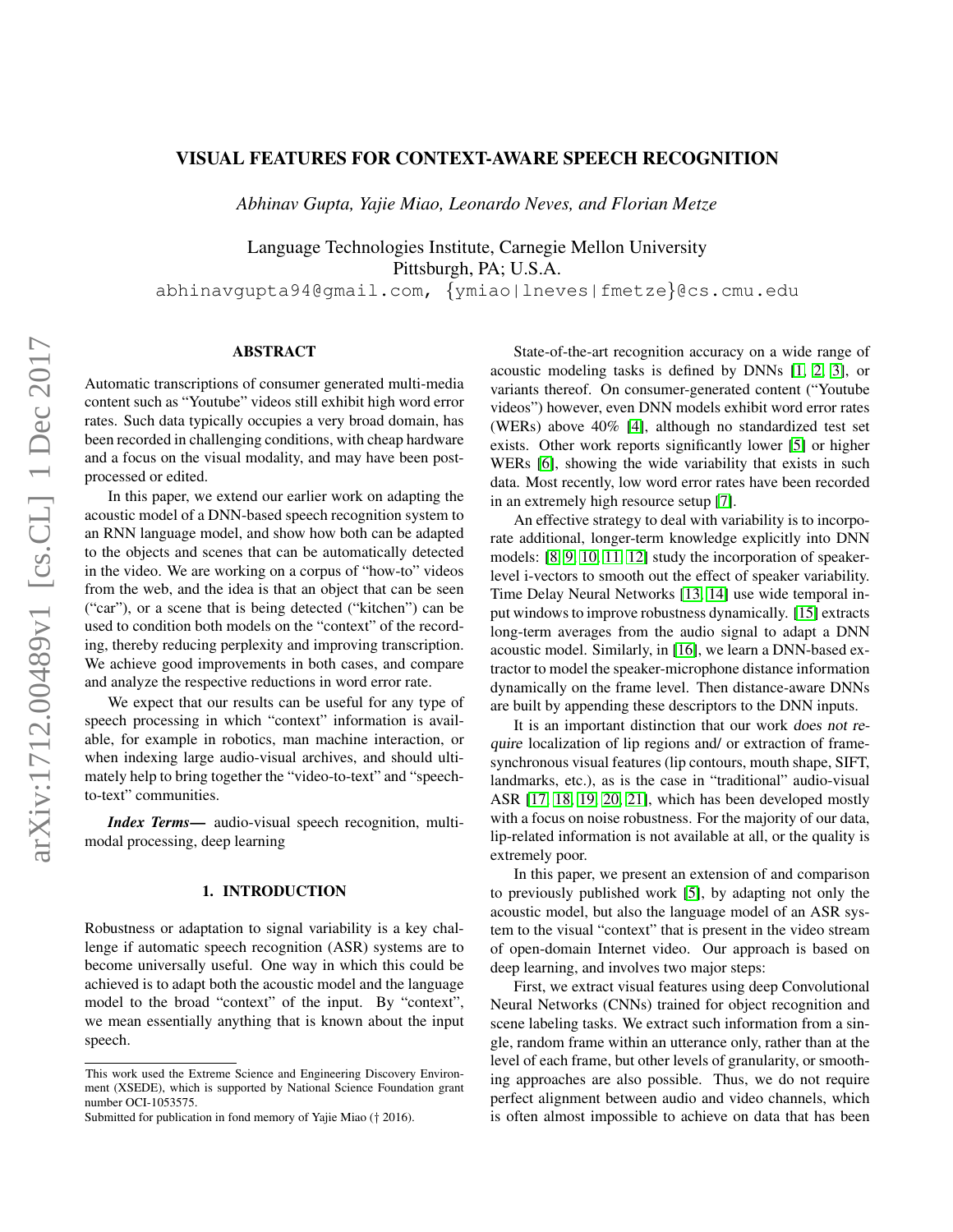collected "in the wild". Our "context vector" is therefore an n-dimensional representation of the visuals which are present while an utterance is being spoken.

Then, we adapt the acoustic model of the recognizer using a framework in which the residual error at the feature inputs of a DNN is reduced with an adaptation network. This network is trained on the context vector, and predicts a linear shift of the main DNN's input features. The central idea is somewhat similar to ResNets [\[22\]](#page-4-19), and was originally developed for ivector based adaptation [\[11\]](#page-4-8). It works well for adaptation to other knowledge sources as well.

For first-pass decoding, we use an in-domain 3-gram language model. To adapt the language model of the recognizer, we then re-rank 30-best lists with an RNN language model, which has been conditioned on the same segment-level "context vector" as the acoustic model. We show that this approach results in significant reductions in perplexity and also reduces word error rate.

### 2. EXTRACTION OF VISUAL FEATURES

The extraction of visual features follows our previous work on adaptation of DNNs using speaker attributes [\[23\]](#page-4-20) and visual features [\[5\]](#page-4-2).

Suppose we are dealing with an utterance  $u$ , which has the acoustic features  $\mathbf{O} = \{o_1, o_2, ..., o_T\}$ , where T is the total number of speech frames. On a video transcribing task, there always exists a video segment corresponding to  $u$ . This video segment is represented as  $V = \{v_1, v_2, ..., v_N\}$ , where N is the number of video frames. The video frames are sampled normally at a lower sampling rate than the speech frames, i.e.  $N < T$ . From this segment, we randomly select a frame  $v_n$ which serves as the image representation for the utterance. Then two types of image features are extracted from  $v_n$ .

### <span id="page-1-0"></span>2.1. Object Features

Our first type of visual information is derived from object recognition, a task on which deep learning has accomplished tremendous success [\[24\]](#page-4-21). The intuition is that object features contain information regarding the acoustic environment. For example, classifying an image to the classes "computer keyboard" and "monitor" indicates that the speech segment has been recorded in an office.

We extract this object information using a deep CNN model which has been trained on a comprehensive object recognition dataset, a 1.2 million image subset of ImageNet [\[25\]](#page-4-22) used for the 2012 ILSVR challenge, and the resulting CNN model is referred to as OBJECT-CNN. Then, on our target ASR task, the video frame  $v_n$  is fed into the CNN model, from which we get the distribution (posterior probabilities) over the object classes. These probabilities encode the object-related information that are finally incorporated into DNN acoustic models.

The OBJECT-CNN network follows the standard AlexNet architecture [25]. The network contains 5 convolution layers which use the rectifier non-linearity (ReLU) [\[26\]](#page-4-23) as the activation function. In the first and second convolution layers, a local response normalization (LRN) layer is added after the ReLU activation, and a max pooling layer follows the LRN layer. In the third and fourth convolution layers, we do not apply the LRN and pooling layers. In the fifth convolution layer, we only apply the max pooling layer, without LRN being applied. 3 fully-connected (FC) layers are placed on top of the convolution layers. The first and second FC layers have 4096 neurons, whereas the number of neurons in the last FC layer is equal to the number of classes, 1000 in our case. Model training optimizes the standard cross-entropy (CE) objective. The resulting OBJECT-CNN achieves a 20% top-5 error rate on the ILSVRC 2012 testing set.

### 2.2. Place Features

The utility of the object features comes from the "place" information that is implicitly encoded by the object classification results. It is then natural to utilize place features in a more explicit way. To achieve this, we train a deep CNN model meant for the scene labeling task. Given a video frame, the classification outputs from this PLACE-CNN encode the place information, which is then incorporated into acoustic models. For convenience of formulation, the resulting visual feature vector for this utterance u is represented as  $f_u$ .

In order to extract place information, we train the PLACE-CNN network on the MIT Places dataset [\[27\]](#page-4-24) which contains 2.5 million images belonging to 205 scene categories. Examples of the scenes include "dining room", "coast", "conference center", "courtyard", etc. We use the complete set of 2.5 million images for training, and follow the same image pre-processing as used on ImageNet (Section [2.1\)](#page-1-0). The architecture of the PLACE-CNN is almost the same as that of the OBJECT-CNN. The only difference is that in the final FC layer, the PLACE-CNN has 205 neurons corresponding to the 205 scene classes, whereas the OBJECT-CNN contains 1000 neurons.

#### 3. EXPERIMENTAL SETUP

We chose to investigate context-aware ASR on a dataset of real-world English instructional videos, which we had downloaded from online video archives [\[16,](#page-4-13) [23\]](#page-4-20). These videos have been uploaded by social media users to share expertise on specific tasks (e.g., oil change, sandwich making, etc.). ASR on these videos is challenging because they have been recorded in various environments (e.g., office, kitchen, baseball field, train, etc.), giving us a variety of contexts, yet they are rich in speech, making them suitable for the proposed work. Our main training set comprises 90 hours of speech (3900 videos), and we use 4 hours for testing (156 videos).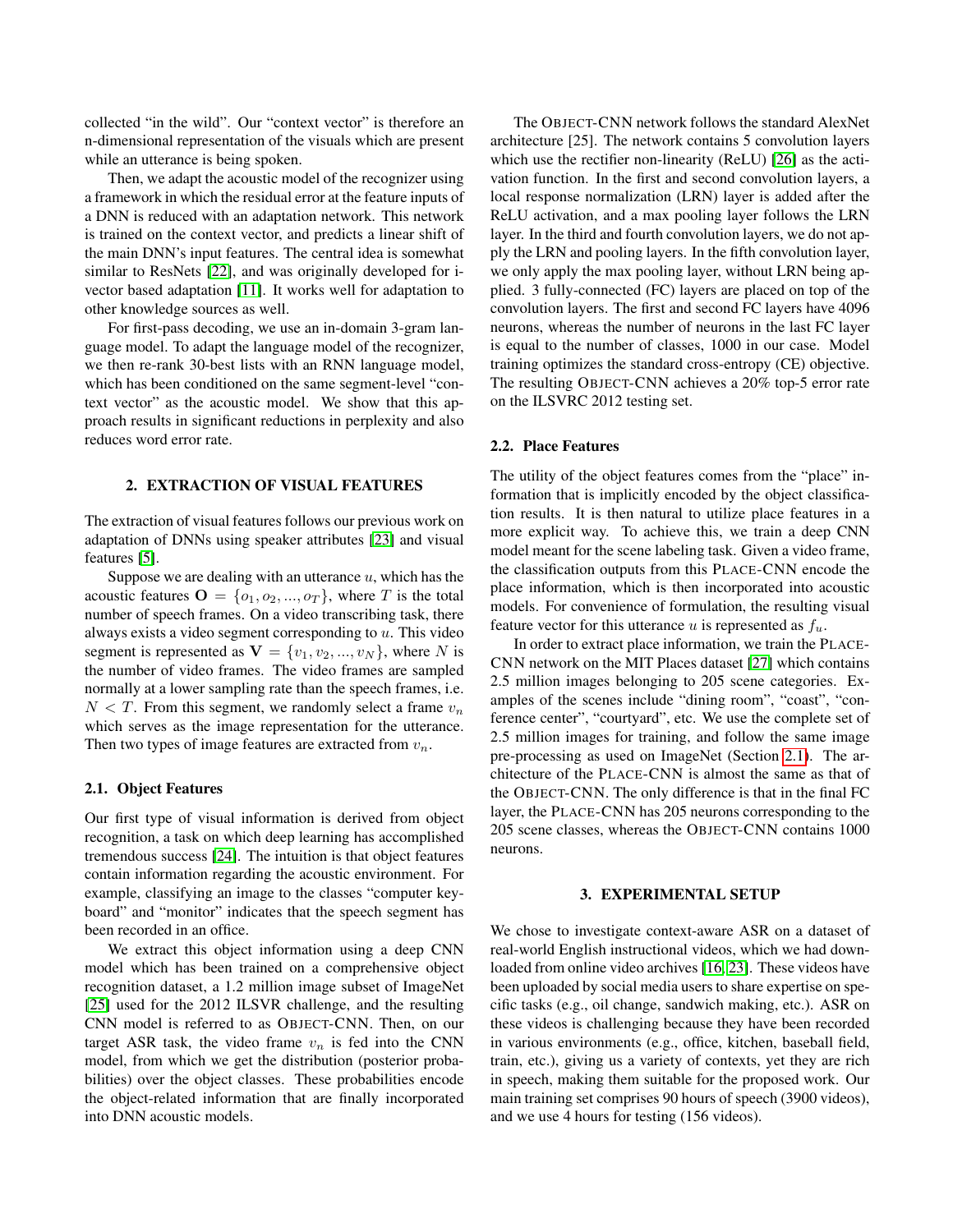We used Kaldi [\[28\]](#page-4-25) and PDNN [\[29\]](#page-4-26) for our experiments, training a 5-layer DNN acoustic model using cross-entropy [\[5\]](#page-4-2). For decoding, a trigram language model (LM) is trained on the training transcripts. This LM is then interpolated with another trigram LM trained on an additional set of 270 hours transcriptions of instructional videos. The complete set of 360 hours is also used for training the RNN language model.

# 4. ACOUSTIC MODEL ADAPTATION

In previous work [\[11,](#page-4-8) [12\]](#page-4-9), we presented a framework to perform speaker adaptive training (SAT) for DNN models. This approach requires an i-vector [\[30\]](#page-4-27) to be extracted for each speaker. Based on the well-trained speaker-independent (SI) DNN, a separate adaptation neural network is learned to convert i-vectors into speaker-specific linear feature shifts. Adding these shifts to the original DNN inputs produces a speaker-normalized feature space. Parameters of the SI-DNN are re-updated in this new space, generating the SAT-DNN model. This framework has also been applied successfully to descriptors of speaker-microphone distance [\[16\]](#page-4-13), and we find it to be more robust than straightforward feature concatenation [\[12\]](#page-4-9).

We port this idea to visual input features, which enables us to conduct "context" adaptation for DNNs, simply replacing the i-vector representation with the visual features. An adaptation network is learned to take the visual features as inputs and generate an adaptive feature space with respect to the visual descriptors. Note that in this case, the linear feature shifts generated by the adaptation network are utterance-specific rather than speaker-specific. Re-updating the parameters of the DNN in the normalized feature space gives us the adaptively trained "video adaptive training" VAT-DNN model [\[5\]](#page-4-2). This VAT-DNN model takes advantage of the visual features as additional knowledge, and generalizes better to unseen variability. In our setup, we generate 100-dimensional utterance-level visual "context" features by projecting the output vector (after soft-max) of the PLACE-CNN and OBJECT-CNN (either individually, or in concatenation) down to 100 dimensions using Principal Component Analysis (PCA). The outputs of the adaptation network are 40-dimensional shifts to lMEL features.

# 5. LANGUAGE MODEL ADAPTATION

To adapt the language model, we used the same features that we also use for adapting the acoustic model (100-dimensional PCA projections of place and scene) as "topic" information in a context dependent Recurrent Neural Network (RNN) language model [\[31\]](#page-4-28). The vocabulary contains about 35k words. A two-layer bidirectional LSTM with an embedding layer size of 900 and 1024 cells per layer gave lowest perpexities in initial cross-validation experiments on 360 hours of data. This architecture was thus adopted for the experiments below. We

<span id="page-2-0"></span>

|      | Base- Object Place $O + P$ . |      |    | $\mathbf{1}$                              | A11              |
|------|------------------------------|------|----|-------------------------------------------|------------------|
| line | $-$ F.                       | - H. | E. |                                           | vectors Features |
|      |                              |      |    | 23.4\% 22.5\% 22.5\% 22.3\% 22.0\% 21.5\% |                  |

Table 1: Word error rates when applying acoustic model adaptation using object features, place features, a combination thereof [\[5\]](#page-4-2), i-vectors [\[5\]](#page-4-2), and a combination of the two visual features with i-vectors ("all").

used tanh non-linearities and 0.5 as the dropout factor, without any additional regularization except gradient clipping (at 100). The initial learning rate was 0.01; training used Adagrad [\[32\]](#page-4-29) and a batch size of 128. The network was implemented in Lasagne [\[33\]](#page-4-30).

We provide the adaptation vector only at the beginning of the sentence, although it might make sense to provide it also at intermediate steps, as the average sentence length is 18 words.

### 6. EXPERIMENTS

To reduce the dimensionality of the adaptation feature and to facilitate comparison with earlier work on i-vector adaptation, we reduce the dimensionality of the place and object features to 100 (from 1000 and 205) using PCA, estimated on the training part only of the audio-visual dataset.

Table [1](#page-2-0) shows the result of adapting the DNN acoustic model with visual features, and i-vectors for comparison, as well as a combination of visual features and i-vectors. Gains are consistent, and quite complementary when using the concatenation of visual features and i-vectors for adaptation. Also, in all cases, the adaptation network method outperforms simply concatenating the adaptation vector to the input features.

Next, we use the same method to adapt the language model to the visual information. To find the best meta parameters for the LSTM language model, we performed 5-fold cross-validation on the entire 360 hours of training data, and averaged the results. Figure [1](#page-3-2) shows that conditioning the LSTM LM on video features reduces perplexity from 89 to 74 on training data, which is a significant reduction, which we find does also carry over to the word error rates on unseen test data.

We generated 30-best lists using the baseline acoustic models (with a WER of 23.4%), which had an oracle WER of 15.6%, and re-ranked them with all 5 neural network language models (NN LMs), averaging the language model scores. Using the concatenation of object and place features as inputs to the NN LM, we achieve a word error rate of 22.6%, which is very close to the performance achieved with the adaptation of the acoustic model.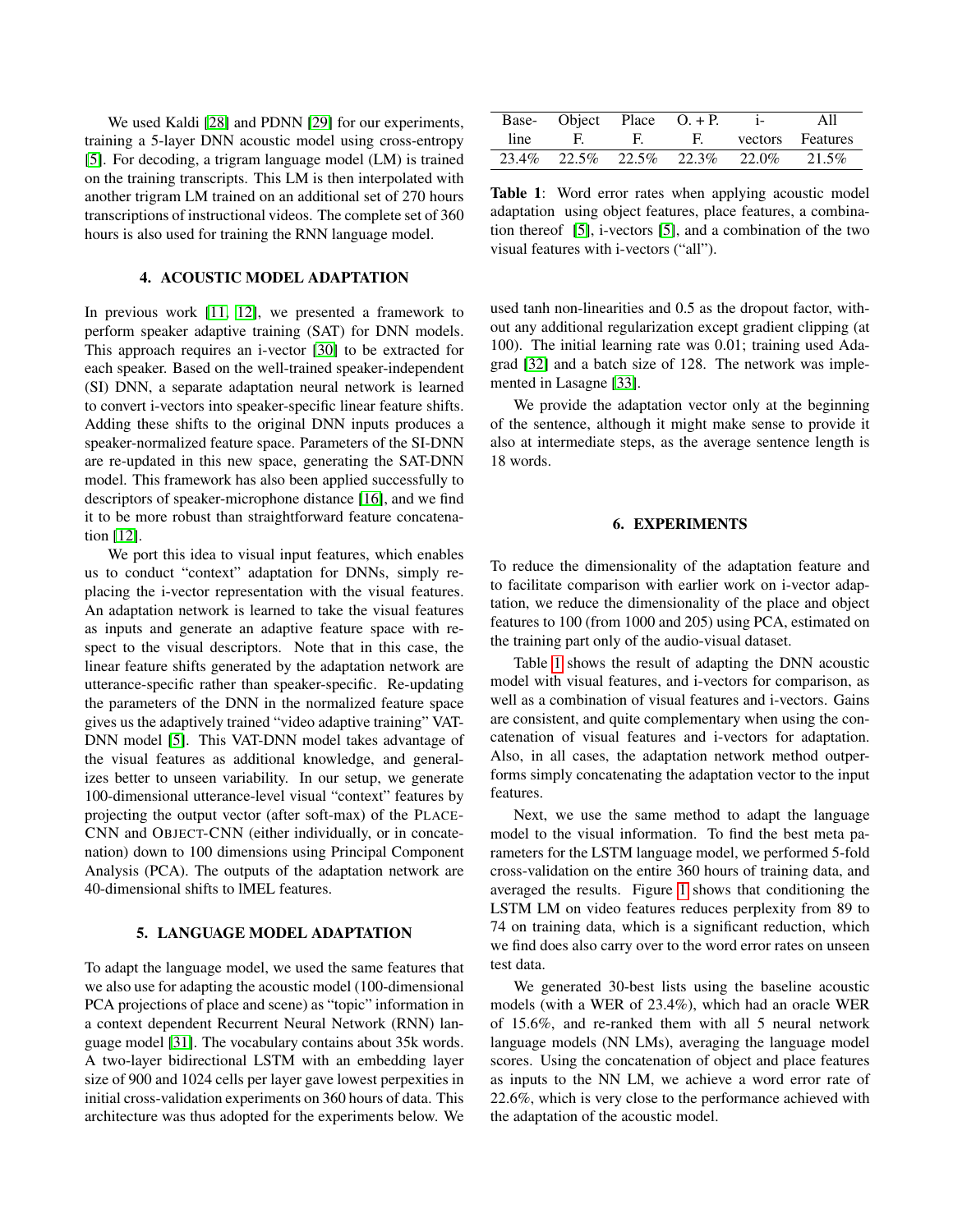<span id="page-3-2"></span>

Fig. 1: Training and validation perplexity of the NN LMs trained with and without visual features, averaged across 5 folds, on 360 hours of data. Parameters were optimized for the adaptive LMs, hence the baseline LM converges quickly. Validation perplexity is lower than training perplexity initially because it is measured at the end of each training iteration, while training perplexity is being computed while processing the data and updating the model.

<span id="page-3-3"></span>

Fig. 2: Keyframes for two typical videos in our dataset. The baseline WER is 27.6% for the "home" video on the left , and 47.7% for the "train" video on the right. Acoustic model adaptation does not improve the "home" video at all, but reduces WER to 38.2% on the "train" video. Language model adaptation improves WER on both videos slightly, to 26.6% and 43.2% respectively.

#### 7. ANALYSIS OF RESULTS

For both acoustic and language model adaptation, we performed some more in-depth analysis to see where gains are mostly coming from.

We manually inspected those videos on which we observed more than 10% relative WER reductions, and find that they have been recorded either in outdoor environments (e.g. baseball field, airport apron, street, etc.), or in nontypical indoor conditions (e.g. kitchen, music studio, etc.), where music/ noise may interfere with the actual speech a lot. Adding the scene descriptors helps the DNN model normalize the acoustic characteristics of these rare conditions, and thus benefits the generalization to unseen testing speech. We then labeled all 156 testing videos as either "typical indoors" (e.g. office) and "other" (noisy indoors, outdoors), and analyzed the relative improvements with the of a system adapted with PLACE-CNN features only, and find that the "quiet indoors" videos get improved from 22.1% WER to 21.7%, while "other" videos get improved from 27.6% to 25.7%. "Other" videos thus get improved by 7% relative, while clean videos get improved by 2% only.

When training the NN LM on 90 hours of data only, adaptation with OBJECT-CNN features results in a perplexity of 94.7, while adaptation with PLACE-CNN features gives a perplexity of 98.9. It seems intuitive that "objects" would be slightly more salient for the topic of a "how-to" video than the scene.

Figure [2](#page-3-3) shows typical keyframes from our database, and the typical pattern of improvements: acoustic model adaptation tends to give significant improvements on "outdoor" videos only (55 videos), while language model adaptation tends to give smaller improvements across the board (only 30 of 156 videos deteriorate).

### 8. CONCLUSION AND FUTURE WORK

In this paper, we described a system that extracts context information that is relevant for speech processing from the visual channel of the video. We showed that the information can be incorporated in both acoustic and language models, and that this approach leads to systematic and consistent improvements. These observations are in line with recent work on multi-modal machine translation [\[34\]](#page-4-31).

We are currently expanding the acoustic model adaptation experiments to the larger (360 hours) version of the corpus, and expect to see further performance improvements by combining both acoustic and language model adaptation. We are also experimenting with different and better ways of incorporating the video features into the language model, and attempt more insightful analysis of the results, e.g. how much do different types of features contribute to the different models (e.g., do the scene features contribute relatively more to the acoustics, while the object features contribute more to the language model?), and what types of errors are being reduced (e.g., nouns? verbs? semantically confusing errors?).

In the long term, this work should help to improve fully end-to-end "video-to-text" approaches, which generate image or video "summaries" based on multi-modal embeddings, and reference "captions" [\[35,](#page-4-32) [36,](#page-4-33) [37\]](#page-4-34), rather than speech recognition transcriptions.

### 9. REFERENCES

- <span id="page-3-0"></span>[1] G. E. Dahl, D. Yu, L. Deng, and A. Acero, "Context-dependent pre-trained deep neural networks for large-vocabulary speech recognition," *IEEE Transactions on Audio, Speech, and Language Processing*, vol. 20, no. 1, pp. 30–42, 2012.
- <span id="page-3-1"></span>[2] G. Hinton, L. Deng, D. Yu, G. E. Dahl, A.-r. Mohamed, N. Jaitly, A. Senior, V. Vanhoucke, P. Nguyen, T. N. Sainath, et al., "Deep neural networks for acoustic modeling in speech recognition: The shared views of four research groups," *IEEE Signal Processing Magazine*, vol. 29, no. 6, pp. 82–97, 2012.